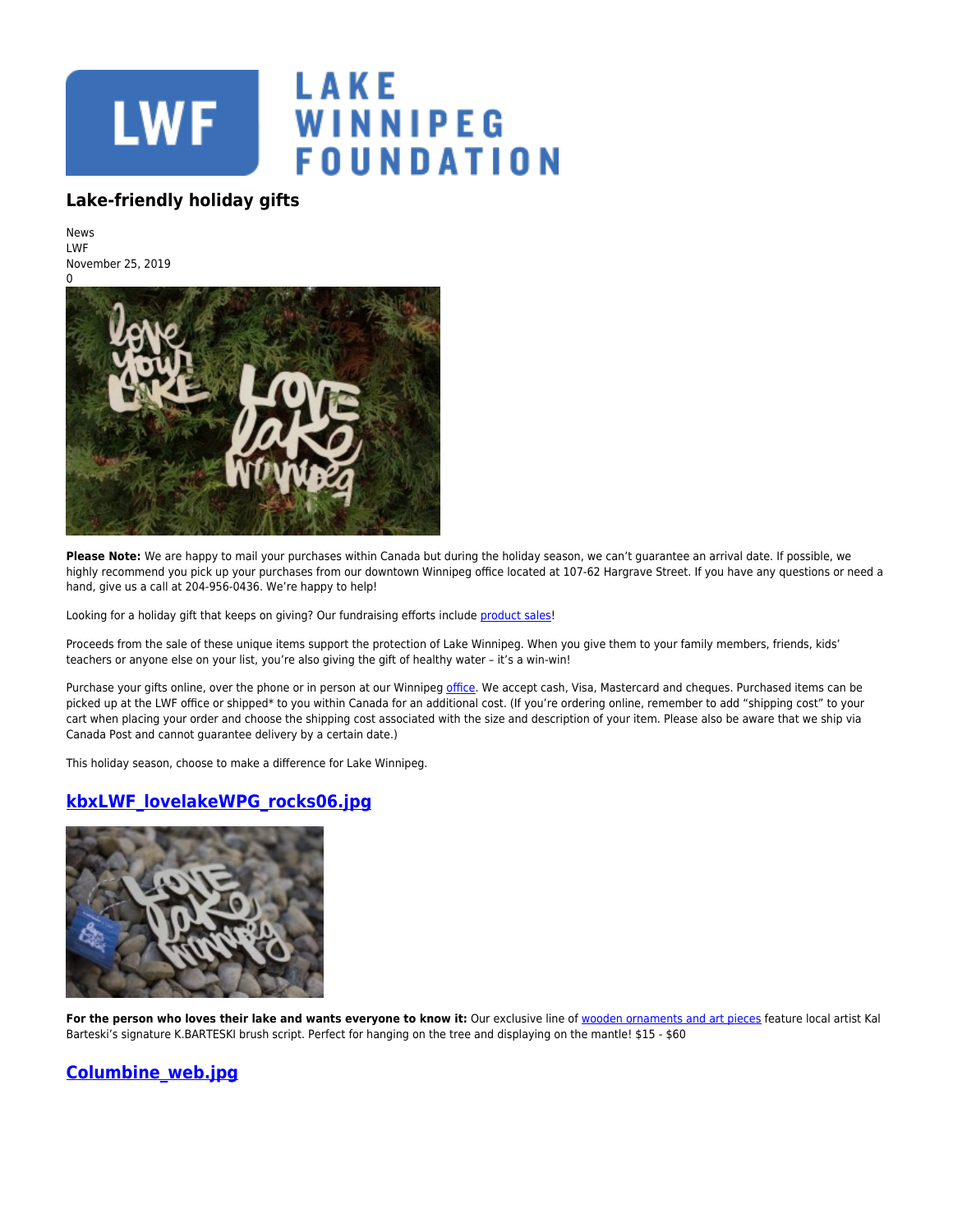

For the nature-lover, gardener or local art history buff: Our vintage [limited-edition wood engraving prints](http://www.lakewinnipegfoundation.org/catalog/products/lake-winnipeg-watershed-plant-prints) were generously donated to us by the descendants of accomplished Winnipeg artist Henry Eric Bergman (1893-1958). Each print features a plant found within Lake Winnipeg's watershed and comes mounted on an 8 x 10, acid-free, archival mat – all that's missing is the frame! \$80

# **[LWF Walk Dunnottar 2015-178.jpg](https://lakewinnipegfoundation.org/file/lwf-walk-dunnottar-2015-178jpg-0)**



For the fashionista: Local jeweller Hilary Druxman has designed two special handcrafted [sterling silver necklaces](https://www.hilarydruxman.com/?s=lake+winnipeg+foundation) for LWF as part of her popular philanthropic collection. These look great on their own or as companion pieces. \$40

# **[Victoria Beach 2016 091.jpg](https://lakewinnipegfoundation.org/file/victoria-beach-2016-091jpg)**



For the music fan: Collaboratively produced in 2016, our [Love, Lake Winnipeg: a tribute to the songs of Sol Sigurdson EP](https://www.lakewinnipegfoundation.org/catalog/products/love-lake-winnipeg-ep) features four tracks from Riverton singer-songwriter Sol Sigurdson's 1970 cult classic, The Lake Winnipeg Fisherman, reimagined by Manitoba musicians Jess Reimer, DJ Co-op, Scott Nolan and John K. Samson, and Mise en Scene. \$10